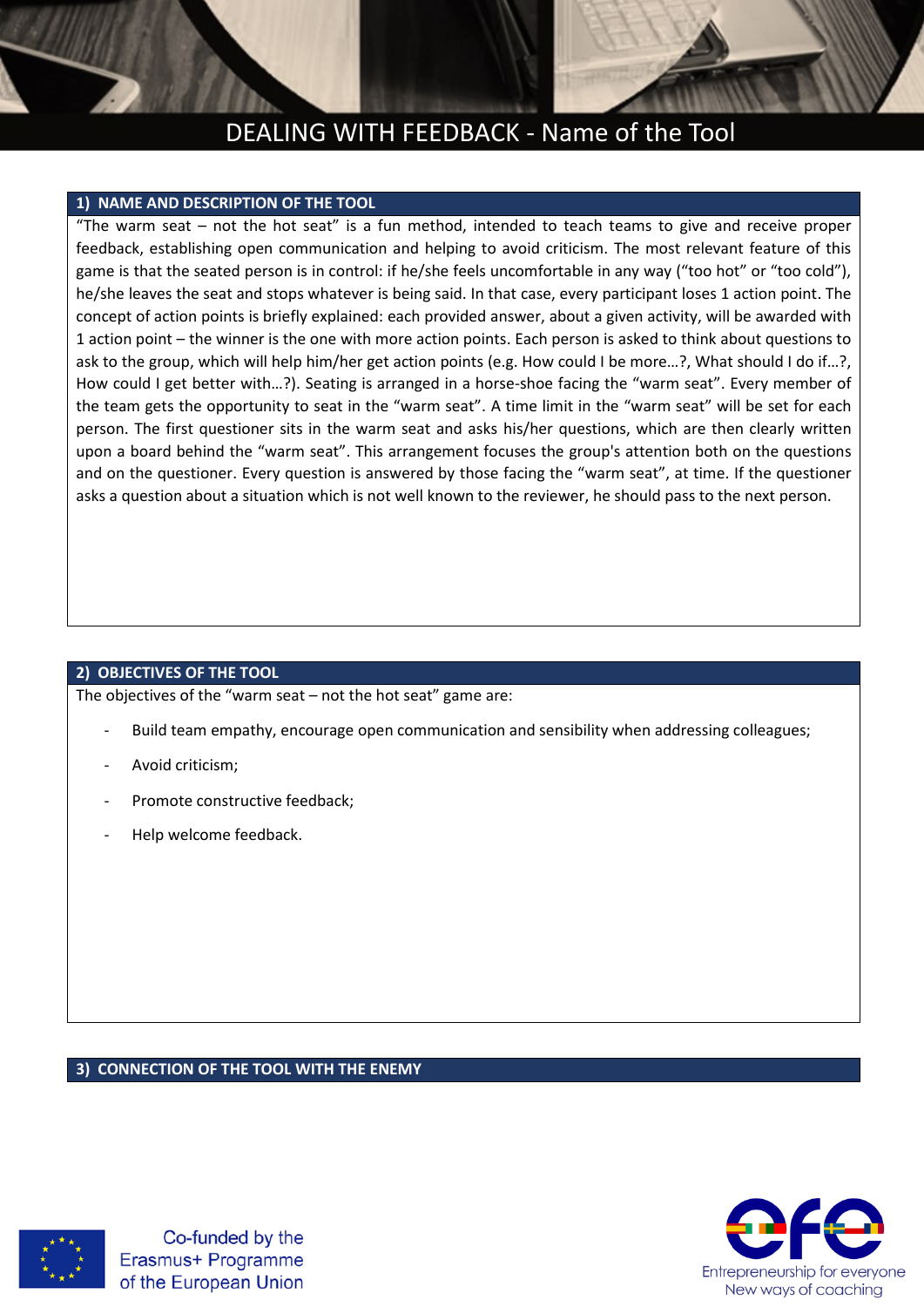

# DEALING WITH FEEDBACK - Name of the Tool

Because every member of the team faces the same situation and a comfortable feel is promoted, an emphatic atmosphere develops. This allows for people to give feedback in a positive and constructive manner and also to be open to receive it and to implement the presented suggestions.

### **4) RESOURCES & MATERIALS**

Resources and materials needed for the project are:

- A board and a marker to write the questions presented;
- Chairs for the team members to sit on;
- Writing material, in order for participants to take note of the given answers and action points awarded.

### **5) IMPLEMENTATION OF THE TOOL**

- Step 1, 15 minutes. The concept of action points is briefly explained. Each person is asked to think about questions to ask to the group, which will help him/her get action points (e.g. How could I be more…?, What should I do if…?, How could I get better with…?). Seating is arranged in a horse-shoe facing the "warm seat. A time limit in the "warm seat" will be set for each person.
- Step 2, variable time, according to the number of team members and time limit in the "warm seat" not recommended more than 60 minutes. The first questioner sits in the warm seat and asks his/her questions, which are then clearly written upon a board behind the "warm seat". Every question is answered by those facing the "warm seat", at time. If the questioner asks a question about a situation which is not well known to the reviewer, he should pass to the next person.





Co-funded by the Erasmus+ Programme of the European Union